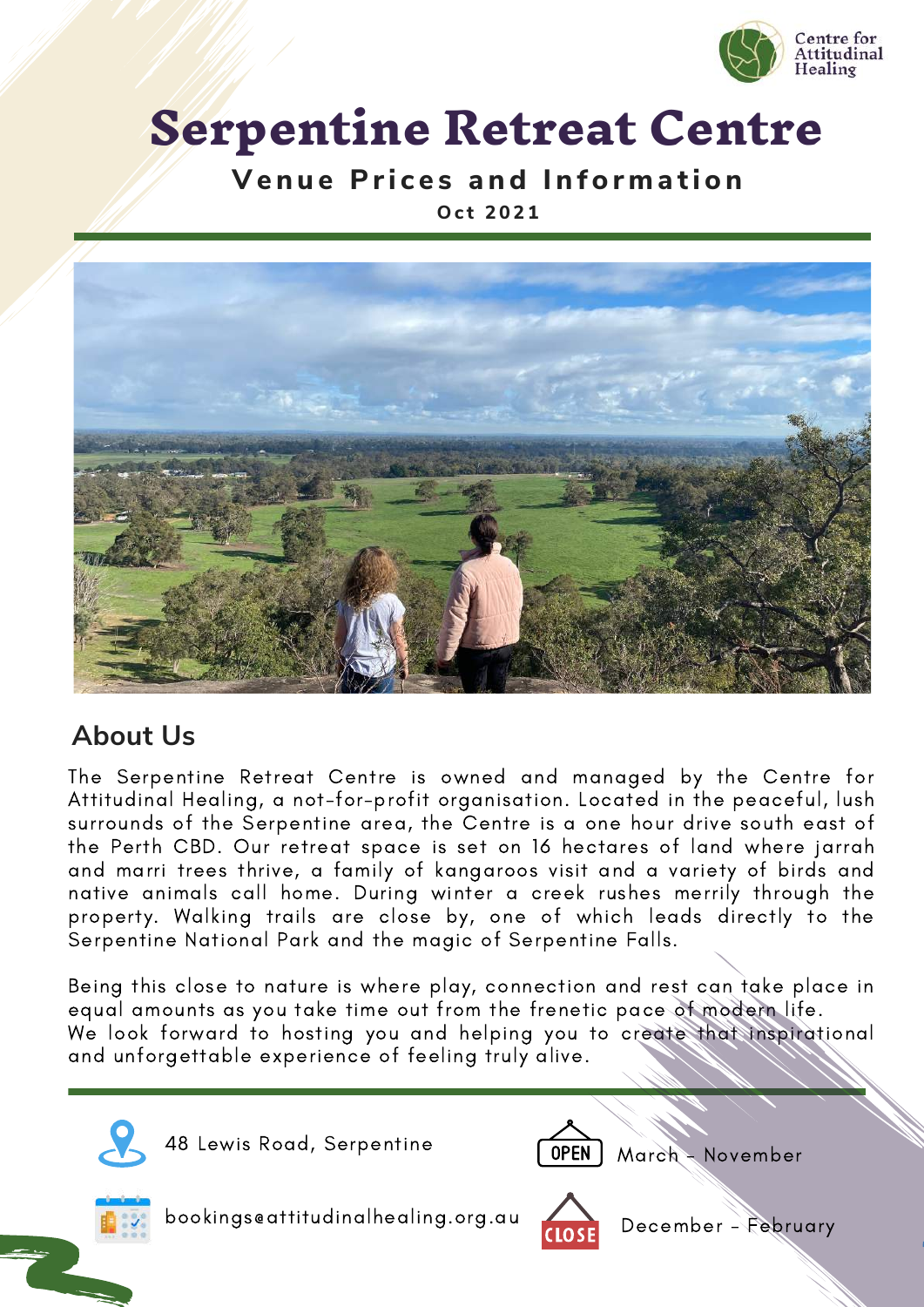## **Surroundings**



#### **CHAPEL GROVE**

Beautiful natural chapel or lecture theatre, suitable for outdoor workshops, meetings and gatherings.





#### WALKWAYS AND TRAILS

Explore the many trails and walkways on the property and the surrounding area.

### FAMILY FUN

Serpentine Retreat Centre is perfect for families looking for a quick getaway close to Perth.

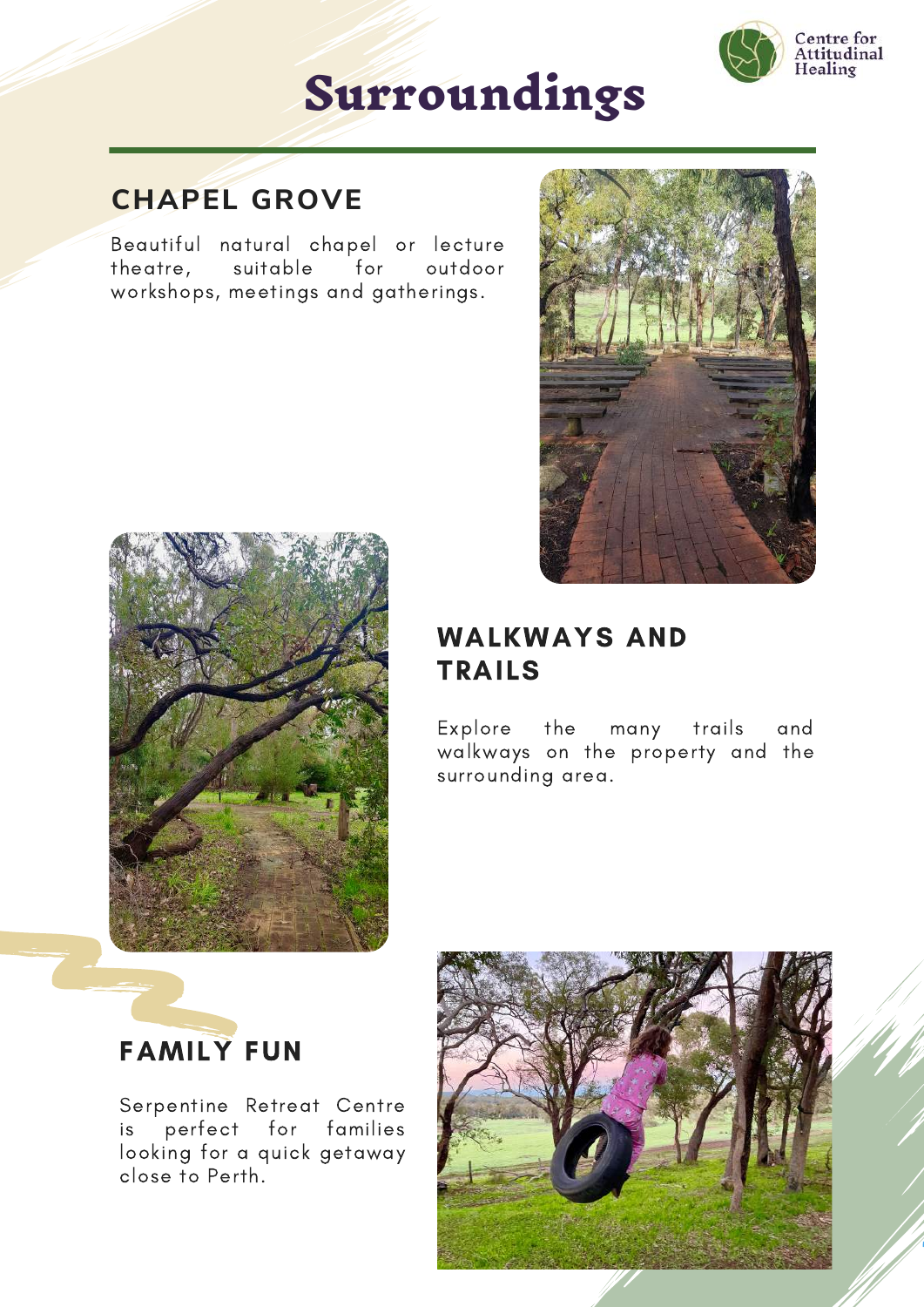

### **In nature**



#### **MEMORIES BY THE FIRE**

An outdoor fireplace is the ideal spot for gatherings and deep conversations. (Available only in winter time).



#### **PLACES FOR CONNECTION**

Find a quiet spot and connect with friends for meaningful dialogues and reflections.



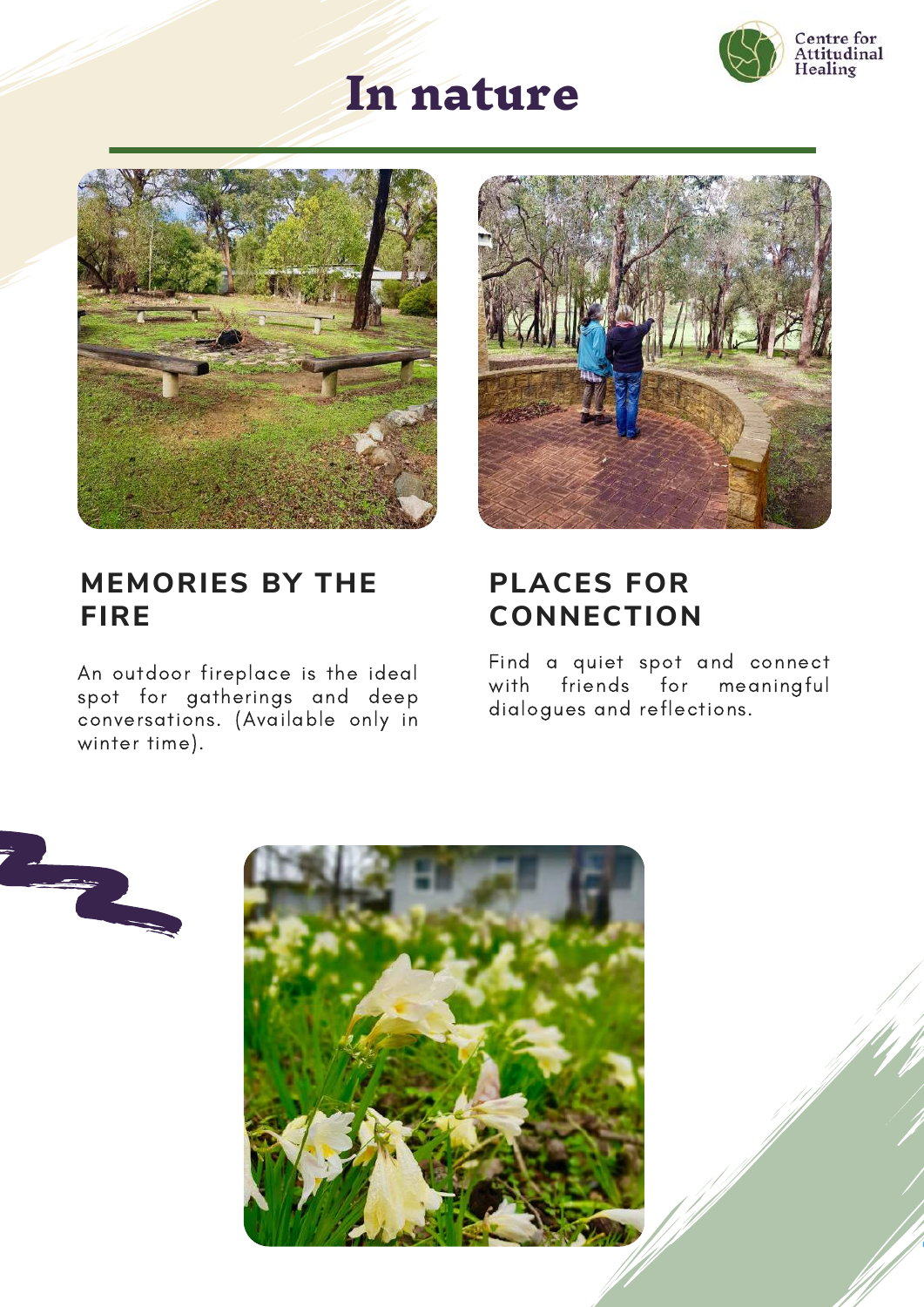

### **Accomodation**

#### **Rooms**





- 12 rooms, comfortable, clean dormitory style sleeping arrangements
- Combination of comfortable bunk beds and single beds
- Rooms sleeps up to 46 people
- Guests are required to supply their own bed linen, including bedsheets, pillow cases and doona covers.

#### **Ablution facilities**

- Clean, spacious ablution facilities, separate for men and women
- Guests are required to bring their own towels, and if required, bath mats.

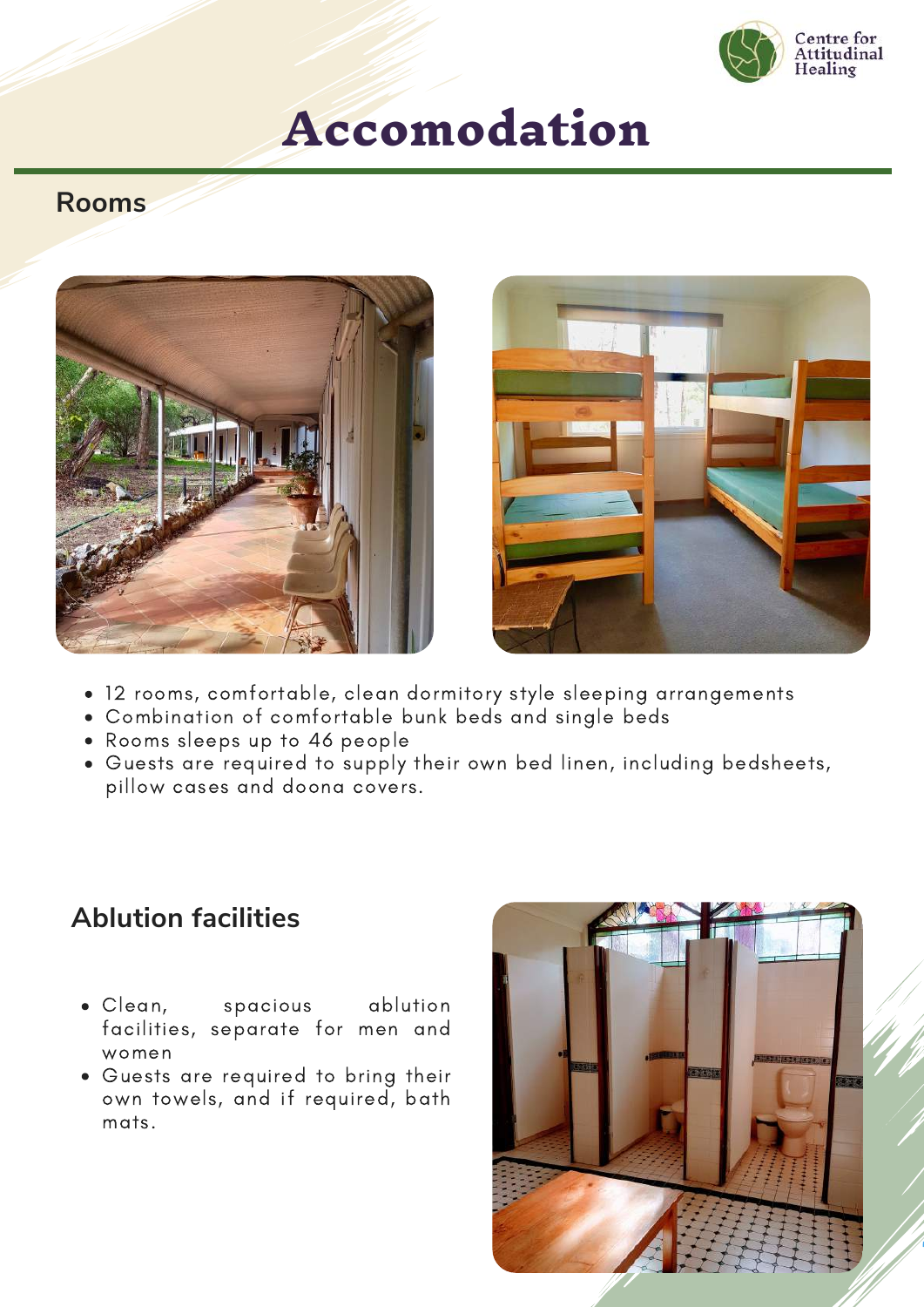

# **Self-contained cottage**

- Comfortable self-contained cottage, suitable for group leaders or families wishing to have privacy.
- 2 bedrooms, 1 double bed, 2 single beds
- Lounge, dining area, kitchen, bathroom
- Gas heater, small bar fridge, kettle, toaster, microwave.

## **Facilities**

#### **HALL**

- Spacious hall, 9 metres x 14 metres, suitable for group sessions, fits up to 50 people.
- Vintage wooden arched ceilings
- Huge, barn-style doors leading to an undercover, patio area suitable for alfresco dining or outdoor activities
- Wood heater
- Overhead ceiling fans
- Air conditioner
- 50 padded chairs
- 10 tables (5 tables, 240 cm long; 5 tables, 180 cm long)
- TV



#### **KITCHEN**

- Walk-in cool room
- 2 industrial gas ovens
- 1 large urn
- 2 kettles
- Small deep freezer
- Cooking and serving equipment for 50 people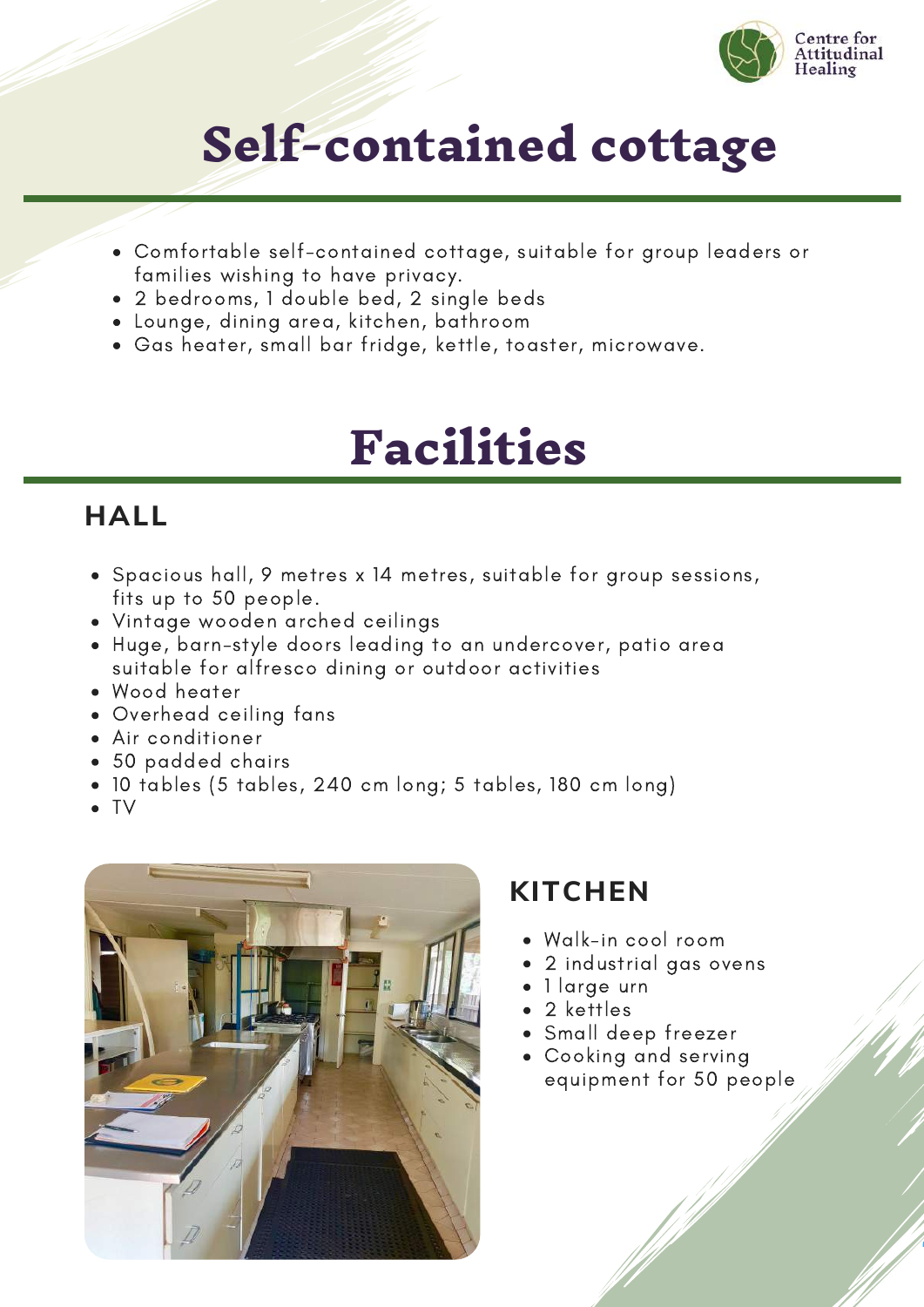

# **Beds and Rooms**

| Room                         | <b>Bed configuration</b> | <b>Sleeps</b>  |
|------------------------------|--------------------------|----------------|
| $\overline{1}$               | 2 bunks, 1 single        | 5              |
| $\overline{2}$               | 2 bunks                  | $\overline{4}$ |
| $\overline{5}$               | 2 bunks, 1 single        | 5              |
| $\overline{4}$               | 2 bunks                  | $\overline{4}$ |
| 5                            | 2 singles                | $\overline{2}$ |
| 6                            | 2 bunks                  | $\overline{4}$ |
| $\overline{7}$               | 1 bunk                   | $\overline{2}$ |
| 8                            | 2 bunks                  | $\overline{4}$ |
| 9                            | 2 bunks                  | $\overline{4}$ |
| 10                           | 2 bunks, 1 single        | 5              |
| 11                           | 2 single                 | $\overline{2}$ |
| 12                           | 2 bunks, 1 single        | 5              |
|                              |                          | 46             |
| Self<br>contained<br>cottage | 1 queen, 2 singles       | $\overline{4}$ |
|                              | <b>TOTAL</b>             | 50             |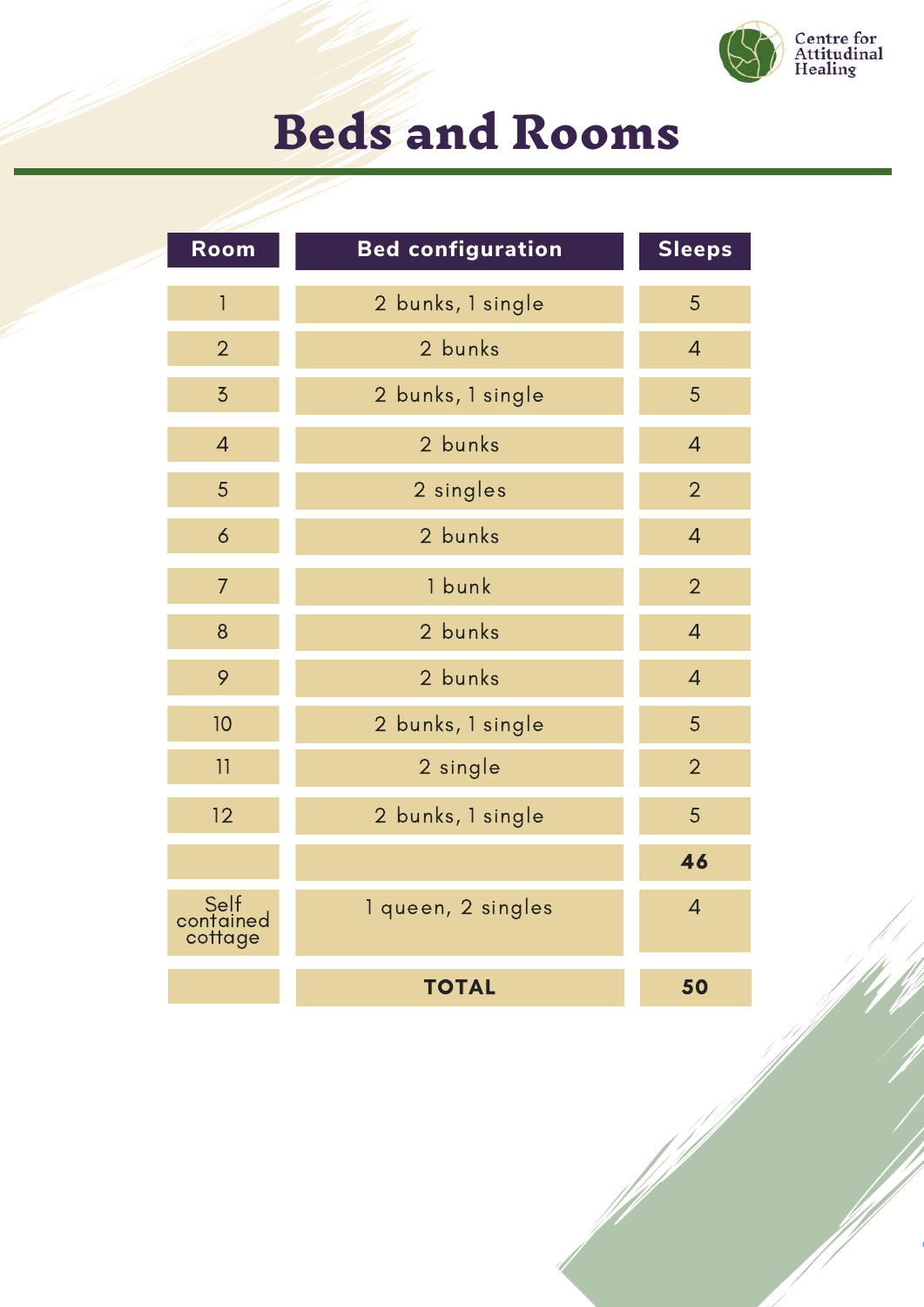



| Friday <sup>*</sup>               | \$200.00 |
|-----------------------------------|----------|
| Saturday                          | \$400.00 |
| Sunday                            | \$400.00 |
| Monday                            | \$400.00 |
| Additional daily rate             | \$400.00 |
| Person, per night                 | \$38.50  |
| Self contained cottage, per night | \$150.00 |

\**if arriving after 2pm, otherwise full daily rate of \$400 applies*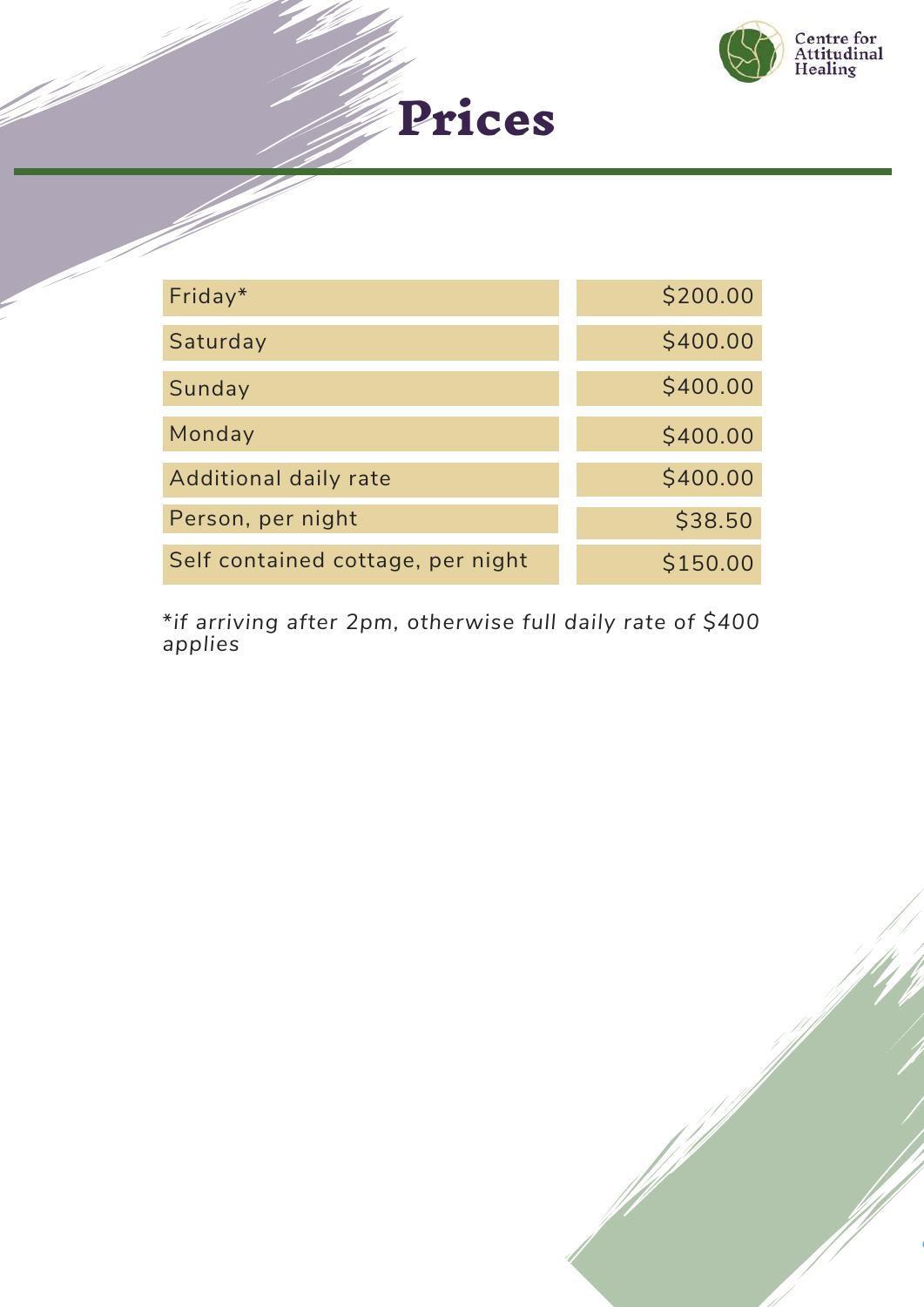

### Terms and Conditions

### THE EVENT ORGANISER AGREES:

- 1.That the submission of a booking form constitutes an acceptance of the terms and conditions stated here.
- 2.To pay a deposit of \$200 within 14 days of making the booking in order to secure the booking. Until the deposit is paid the booking is considered tentative and the dates may be rebooked.
- 3. To pay 50% of the venue hire amount 30 days before arrival date.
- 4.That the event held does not constitute a party or a function, unless approved by CFAH.
- 5.To observe quiet between 10pm and 8am and minimise noise at all times while at the retreat centre, in respect of neighbouring properties. Any disturbances that break this condition may result in termination of stay and loss of deposit.
- 6.To leave the premises suitably cleaned and undamaged on departure (including surrounding bushland)
- 7.To notify the retreat centre caretaker 7 days prior to arrival to confirm final numbers and any other special arrangements. (Caretaker - Deb, phone 9525 2905).
- 8.The full amount is payable on receipt of invoice at the completion of your stay.
- 9.That CFAH reserves the right to amend these Terms and Conditions at any time.

### CANCELLATION POLICY

- Cancellations made 30 days or more from arrival date will receive a 1. refund of the \$200 deposit less a \$25 administration fee.
- Cancellations made less than 30 days and more than 7 days prior to 2. arrival will forgo the \$200 deposit unless the retreat centre can be rebooked. In the case that the retreat centre is booked by someone else, the \$200 deposit less a \$25 administration fee will be refunded.
- 3.Cancellations made within 7 days of arrival date will forgo 50% of the full amount paid and the deposit.
- No refunds provided on early departure. 4.
- 5.Full refund is provided in the event of a COVID-related lockdown in the Perth and Peel region.